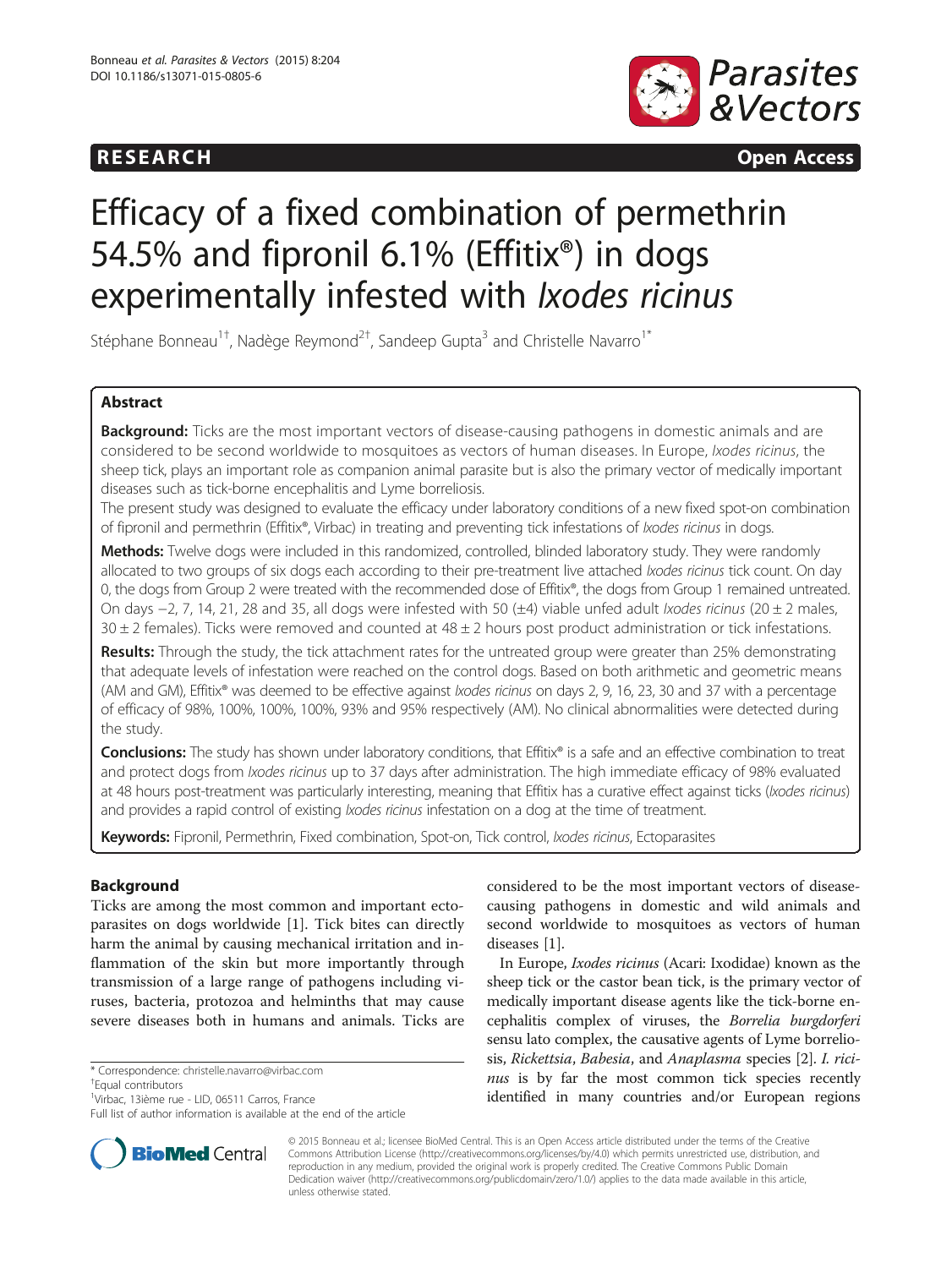<span id="page-1-0"></span>including Scandinavia, British Isles, central Europe, France, Spain, Italy, the Balkans, and eastern Europe [\[3](#page-5-0)].

As an ectotherm that spends the majority of its life cycle free-living, I. ricinus is sensitive to climatic conditions requiring a high relative humidity (at least 80%) to survive during its off-host periods and is usually found in areas of moderate to high rainfall with vegetation that retains high humidity [\[3](#page-5-0)]. Typical habitats of I. ricinus include deciduous and coniferous woodland, heathland, moorland, rough pasture, forest and urban parks [\[3](#page-5-0)]. However, a recent expansion in the geographic distribution of I. ricinus has been described to higher latitudes and altitudes together with an increase of its abundance in Europe. The driving forces for these changes have not been totally identified but a change in climate may play an important role in certain geographic regions. In addition, other ecological changes such as how we manage habitats, the distribution and abundance of tick hosts and/or the increasing initiatives to create natural environments and the trend towards spending more time in nature for recreational activities are also important considerations, leading to an increased risk of disease caused by these pathogens, in particular of Lyme borreliosis [[3-5\]](#page-5-0).

It is now accepted within the scientific community and the public health authorities that veterinarians, physicians and pet owners must take measures to protect companion animals from possible ectoparasitic infestations. This protection is required not only to relieve pets from the mechanical irritation and inflammation caused by the ectoparasites but also to protect them from the potential vector-borne diseases they may carry and more importantly, to limit the risks associated with zoonotic transmission of diseases. Ectoparasite management in dogs is therefore fundamental and a perfect example of the 'One health' approach which aims at fostering an environment which supports healthy animals and healthy people [[6-8\]](#page-5-0).

Effitix $\delta$  is a combination of two active ingredients: fipronil and permethrin. The use of these two active product ingredients as pesticides is well-established in agriculture, the domestic environment and veterinary medicine. Fipronil belongs to the phenylpyrazole family and has acaricidal and insecticidal properties. Fipronil's putative mode of insecticidal action is interference with the passage of chloride ions through the gamma- aminobutyric acid (GABA)-regulated chloride ion channel, which results in uncontrolled central nervous system activity and subsequent death of the insect [[9\]](#page-5-0). Permethrin belongs to the family of synthetic chemicals called pyrethroids and has well-known strong repellent effects, in particular against diptera, that are sufficient to disorientate and irritate them resulting in the absence or reduction of blood feeding (anti-feeding effect) [[10](#page-5-0)]. Permethrin can also act as an acaricide and insecticide, with repellent efficacy. The spectrum of activity of permethrin includes

flies, mosquitoes, fleas, ticks, lice and mites. Permethrin binds to  $Na<sup>+</sup>$  channels causing a slowing of their rate of closure resulting in repetitive firing/stimulation of nerves, depolarisation and nerve block. The type I pyrethroids produce a distinct poisoning syndrome characterised by progressive fine whole body tremors, exaggerated startle response, uncoordinated muscle twitching and hyperexcitability, resulting in death of the parasite. The effects are generated largely by their action on the central nervous system.

The objectives of the study performed were to test the acaricidal effect of the combination against ticks (I. ricinus) in dogs.

## Methods

## Study design

This was a randomized, controlled, blinded laboratory study. The design followed the recommendations of the European guidelines for the testing and evaluation of the efficacy of antiparasitic substances for the treatment and prevention of tick and flea infestation in dogs and cats [[11\]](#page-5-0) and the latest World Association for the Advancement of Veterinary Parasitology guidelines to conduct laboratory studies to assess the efficacy of ectoparasiticides applied to dogs and cats [\[12](#page-5-0)]. Eighteen dogs (male and female) were acclimatised for the study. During the acclimatisation period, animals were assessed to determine their ability to retain ticks post-infestation. Twelve dogs that met the inclusion criteria were then included in the study and randomized according to their preinclusion tick count into two groups of six dogs each.

Animals assigned to Group 2 were administered Effitix®, on day 0. Animals in both groups were infested with 50 ( $\pm$ 4) viable unfed adult *I. ricinus* (20  $\pm$  2 males, 30  $\pm$  2 females) on days −7 (7 days prior to administration of Effitix®), −2, 7, 14, 21, 28 and 35. On days −5 (5 days prior to administration of Effitix®), 2, 9, 16, 23, 30 and 37 (approximately  $48 \pm 2$  h post-infestation, except for day 2 which was approximately  $48 \pm 2$  h after the application of Effitix®), all ticks were counted and removed and categorized as described in Table 1. Efficacy was defined by the group mean live and dead engorged ticks in Group 2 when compared to the mean live tick count in the

Table 1 Categorization of ticks for counting (adapted from EMEA/CVMP/EWP/005/2000-Rev.2, 2007)

| Category | <b>General findings</b> | <b>Attachment status</b> |
|----------|-------------------------|--------------------------|
|          | Live                    | Unengorged*              |
|          | Live                    | Engorged**               |
|          | Killed                  | Unengorged*              |
|          | Killed                  | Engorged**               |

\*no filling of the alloscutum evident.

\*\*obvious or conspicuous filling of the alloscutum evident.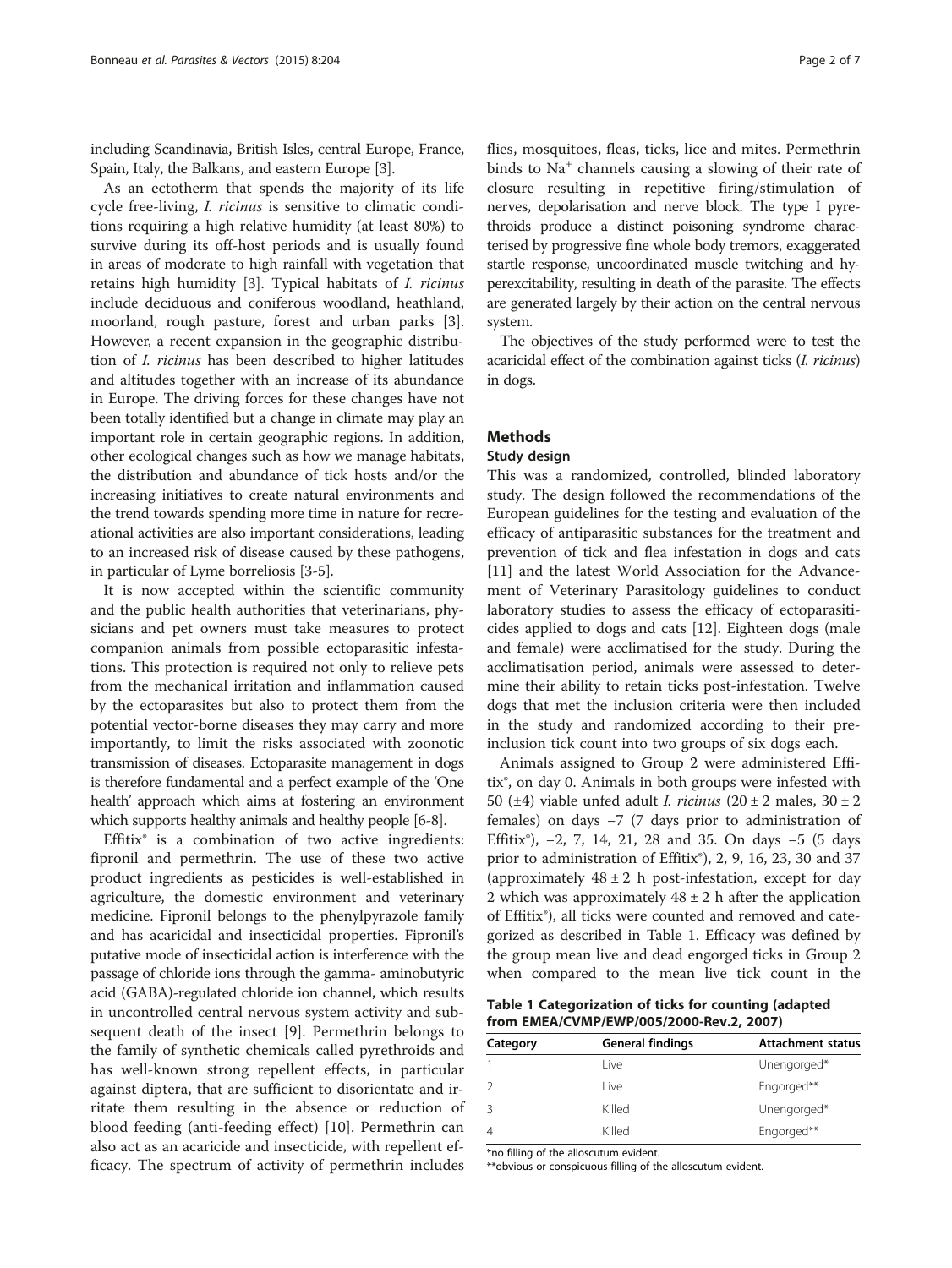untreated control group at all time points posttreatment. On day 2, dead engorged attached ticks were not included in the analysis. An effective dose was expected to provide more than 90% reduction in tick counts compared to the control group when using arithmetic means (AM).

This study was carried out according to Good Clinical Practice [[13](#page-5-0)]. The protocol was approved by the ethics committee of Charles River Laboratories Preclinical Services Ireland Ltd (reference F004\12-002).

#### Selection of the dogs

Twelve healthy Beagle dogs, 5 male and 7 female, weighing 8.2 to 14.0 kg and identified by electronic transponders with unique alphanumeric codes were selected for inclusion in the study. Dogs were individually housed to prevent cross contamination. On day −7, approximately 50 ( $\pm$ 4) viable unfed adult *I. ricinus* of mixed sex ratio ( $20 \pm 2$ ) males,  $30 \pm 2$  females) were applied to clinically healthy adult dogs. On day  $-5$  (48 ± 2 h post-infestation), the number of live attached ticks were counted and recorded and all ticks were removed. To be included in the study, at least 25% of the ticks placed on the dog on day −7 (and counted on day −5) had to be recovered as live attached.

#### **Treatment**

Dogs in group 1 remained untreated whereas dogs in group 2 received one pipette of Effitix® [the combination (fipronil 6.1% w/vol and permethrin 54.5% w/vol)] once on day 0. Dogs were weighed on day-7 for randomization purpose and on days −1 for treatment dose adjustment. Dogs weighing between 4.1 and 10 kg received one 1.1 mL pipette and dogs weighing between 10.1 and 20 kg received one 2.2 mL pipette. The product was applied topically as a spot-on, in approximately equal volumes at two application sites: one application between the shoulder blades and the second application at the lumbar area. After parting the hair, the product was applied directly to the skin. In order to maintain blinding of the study, the animals were treated by an individual who was not involved in post-treatment assessments and observations. Dogs were observed throughout the study for any clinical abnormalities.

## Tick infestations

Dogs were infested with *I. ricinus* of European origin (Germany, Bratislava, Ireland) and genetically enriched each year with new genetic seed stock from European countries. At each infestation time point, days −2, 7, 14, 21, 28 and 35, approximately 50 viable unfed adult I. *ricinus*  $(20 \pm 2 \text{ males}, 30 \pm 2 \text{ females})$  were applied to each dog. Each dog was infested with ticks in its housing location. The ticks were applied gently to the midthoracic region and allowed to crawl into the hair coat

and select an attachment site. Tick infestation was performed on sedated dogs. The dogs were sedated using xylazine (20 mg/mL) (Xylapan®, Vetoquinol, Buckingham, UK or Chanazine®, Chanelle, Berkshire, IE) and ketamine (100 mg/mL) (Vetalar®, Zoetis, London, UK or Narketan 10®, Vetoquinol, Buckingham, UK) at a rate of 0.1 mL/kg each.

## Tick counts

On days 2, 9, 16, 23, 30 and 37, 48 h (±2 h) post-dosing or post-infestation, the ticks were counted and removed. The examiner(s) systematically examined the head, all dorsal and ventral areas and the legs of the dog. At each tick count and collection, the numbers of female live or killed attached ticks, and female live and/or killed free ticks were quantified and all ticks were removed from the dog. Following removal, live attached ticks and killed attached ticks from each dog were categorized on the same day as described in Table [1.](#page-1-0) The engorgement status was then determined for each tick by squashing to ensure that digested blood was present.

## Efficacy assessment

#### Tick attachment rates

For tick counts, at each time point, the number of "attached live" ticks and the "attached live" tick rates were calculated and reported for Group 1 (untreated control) to confirm the vigor of the ticks. Twenty five to fifty percent of these ticks should attach to the animal at each time point following infestation in the control group. As  $30 \pm 2$  female ticks were applied (*I. ricinus* males do not attach to their hosts), calculations were based on 30 ticks only.

#### Acaricidal efficacy

The AM and geometric mean (GM) tick counts were calculated for each group on each evaluation day. The percentages of efficacy against ticks were calculated as follows:

Efficacy 
$$
(\%)
$$
 against ticks = 100 x  $(Mc - Mt) / Mc$ ,

where:

 $Mc = AM$  or GM number of live ticks on dogs in the negative control group at a specific time point,

 $Mt = AM$  or  $GM$  number of live ticks and dead engorged ticks on dogs in the treated group at a specific time point.

Note: on day 2, dead engorged attached ticks were not included in the analysis as the product was applied 48 h after infestation and female ticks had time to start blood feeding [\[12](#page-5-0)].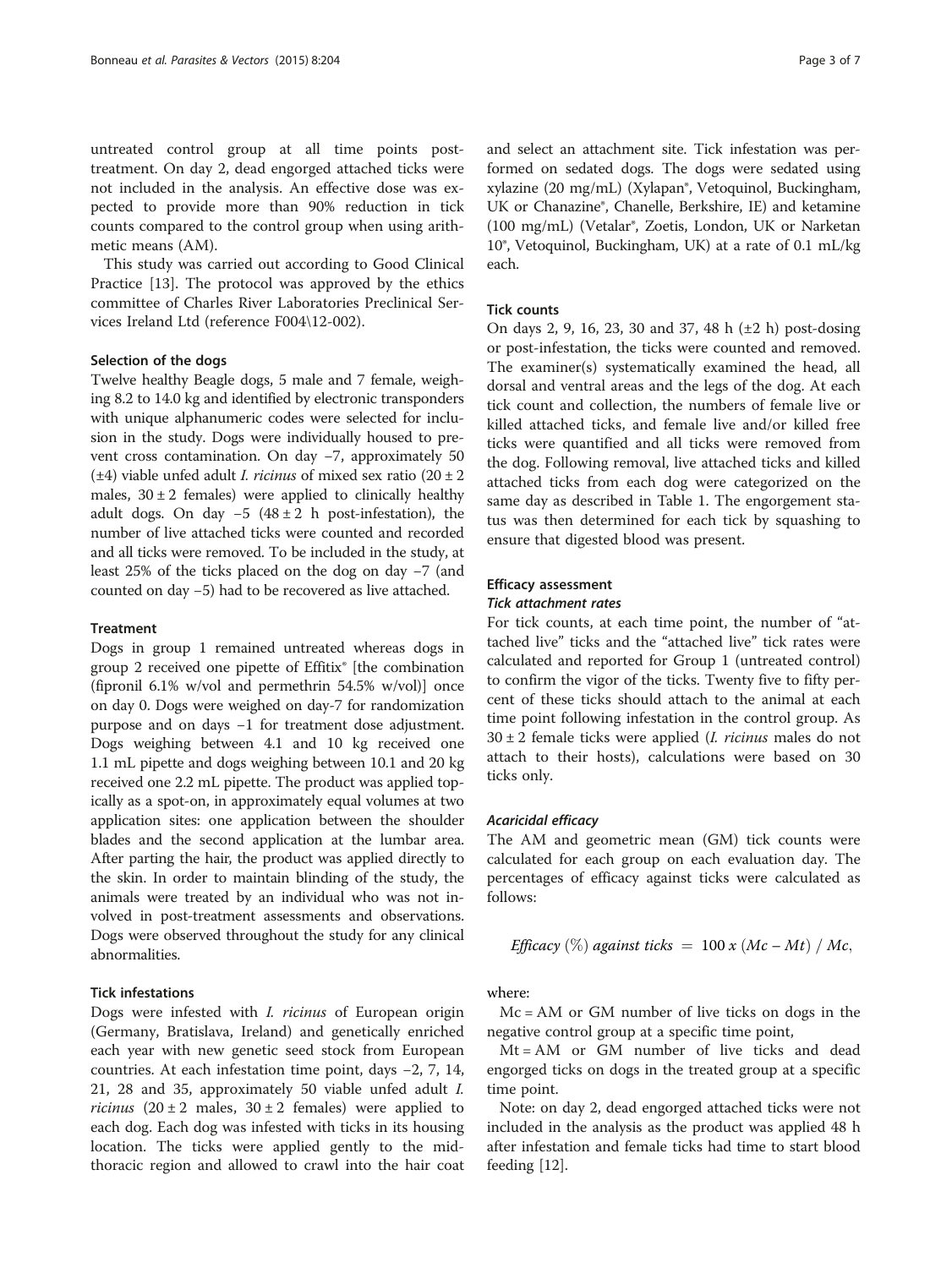|           | Day 2      | Day 9      | Day 16     | Day 23     | Day 30     | Day 37     |
|-----------|------------|------------|------------|------------|------------|------------|
| Mean      | 21.3 (71%) | 17.0 (57%) | 16.5 (55%) | 19.7 (66%) | 20.8 (69%) | 20.7 (69%) |
| Minimum   | 17 (57%)   | 13 (43%)   | 12 (40%)   | 16 (53%)   | 15 (50%)   | 19 (63%)   |
| Maximum   | 26 (87%)   | 21 (70%)   | 22 (73%)   | 25 (83%)   | 25 (83%)   | 23 (77%)   |
| <b>SD</b> | 3.1 (10%)  | 3.7 (12%)  | 3.8 (13%)  | 3.1 (10%)  | 3.8 (13%)  | 1.6 (5%)   |

Table 2 Mean number of live attached ticks and attachment rate (%) in the untreated control group by study day

Mean: Arithmetic mean, SD: standard deviation.

## Statistical analysis

The groups were compared using one-way ANOVA with a treatment effect for days 2 and 30. For days 9, 16, 23 and 37, the comparisons were made using the Kruskal-Wallis test. The counts on these study days were not suitable for analysis using ANOVA due to violations of one or both of the normality or equal variance assumptions. The statistical unit was the individual animal. All analyses were performed using programs in SAS® (Version 9.2). All statistical tests were two-tailed with a level of significance of 5%.

## Results

All animals used in the study met the inclusion criteria and were not prohibited from inclusion by the exclusion criteria. Groups were homogeneous at baseline according to sex, age and weight ( $p > 0.05$ ). All animals assigned to group 2 were successfully treated with Effitix®; all infestations, tick counts, clinical assessments and bodyweight recordings were performed at the required time-points. No clinical abnormalities were observed in any dogs during the study and no concomitant treatment had to be administered.

## Tick attachment rates

The results (Table 2) show that the experimental infestations with I. ricinus were successful, with retention rates on the control untreated dogs ranging between 55% (day 16) and 71% (day 2) providing a severe challenge to assess the acaricidal effect of the combination product.

## **Efficacy**

The AM and GM number of ticks that were present on untreated control dogs and on treated animals at 48 h after treatment or after each infestation are shown in Table 3. The calculated percent efficacy (GM and AM) for each time point are given in Table [4](#page-4-0).

For both AM and GM, immediate efficacy, based on tick reduction was equal to 98% on study day 2 demonstrating that the combination had an excellent immediate curative effect. Efficacy was still > 90% for both AM and GM on days 9, 16, 23, 30 and 37 showing thus that the product had residual tick efficacy for a further 35 days.

## **Tolerance**

No clinical abnormalities were detected during the study. Only classic transitory cosmetic effects of a spoton application like greasy appearance and/or clumping and/or spiking of the coat were observed during 24 h at both sites of administration.

## **Discussion**

In this study, a single treatment with the combination achieved more than 98% therapeutic efficacy for treating pre-existing infestation by I. ricinus. It was followed by a five weeks post-treatment residual efficacy as demonstrated by the prophylactic efficacy.

## Acaricidal effect

The acaricidal efficacy observed in this study against I. ricinus is similar to what is usually observed in equivalent

Table 3 Arithmetic mean and geometric mean of Ixodes ricinus(attached and not attached) counts 48 h after treatment (Day 2) or 48 h after each re-infestation (Days 9, 16, 23, 30, 37)

| Day   | Group 1: negative control |                           |                | Group 2: treated (Effitix <sup>®</sup> ) |                           |                |  |
|-------|---------------------------|---------------------------|----------------|------------------------------------------|---------------------------|----------------|--|
|       | Arithmetic mean           | <b>Standard deviation</b> | Geometric mean | Arithmetic mean                          | <b>Standard deviation</b> | Geometric mean |  |
| $+2$  | 21.3                      | 3.1                       | 21.1           | $0.5$ (1)                                | 0.8                       | 0.4            |  |
| $+9$  | 17.5                      | 3.4                       | 17.2           | $0.0$ (1)                                | 0.0                       | 0.0            |  |
| $+16$ | 16.5                      | 3.8                       | 16.2           | $0.0$ (1)                                | 0.0                       | 0.0            |  |
| $+23$ | 19.7                      | 3.1                       | 19.5           | $0.0$ (1)                                | 0.0                       | 0.0            |  |
| $+30$ | 20.8                      | 3.8                       | 20.5           | $1.5$ <sup>(1)</sup>                     | 2.8                       | 0.7            |  |
| $+37$ | 21.2                      | 2.1                       | 21.1           | 1.0(1)                                   | 0.9                       | 0.8            |  |

<sup>1</sup>: Group 2 differed statistically significantly (p < 0.05) from the untreated control Group 1 on all assessment days.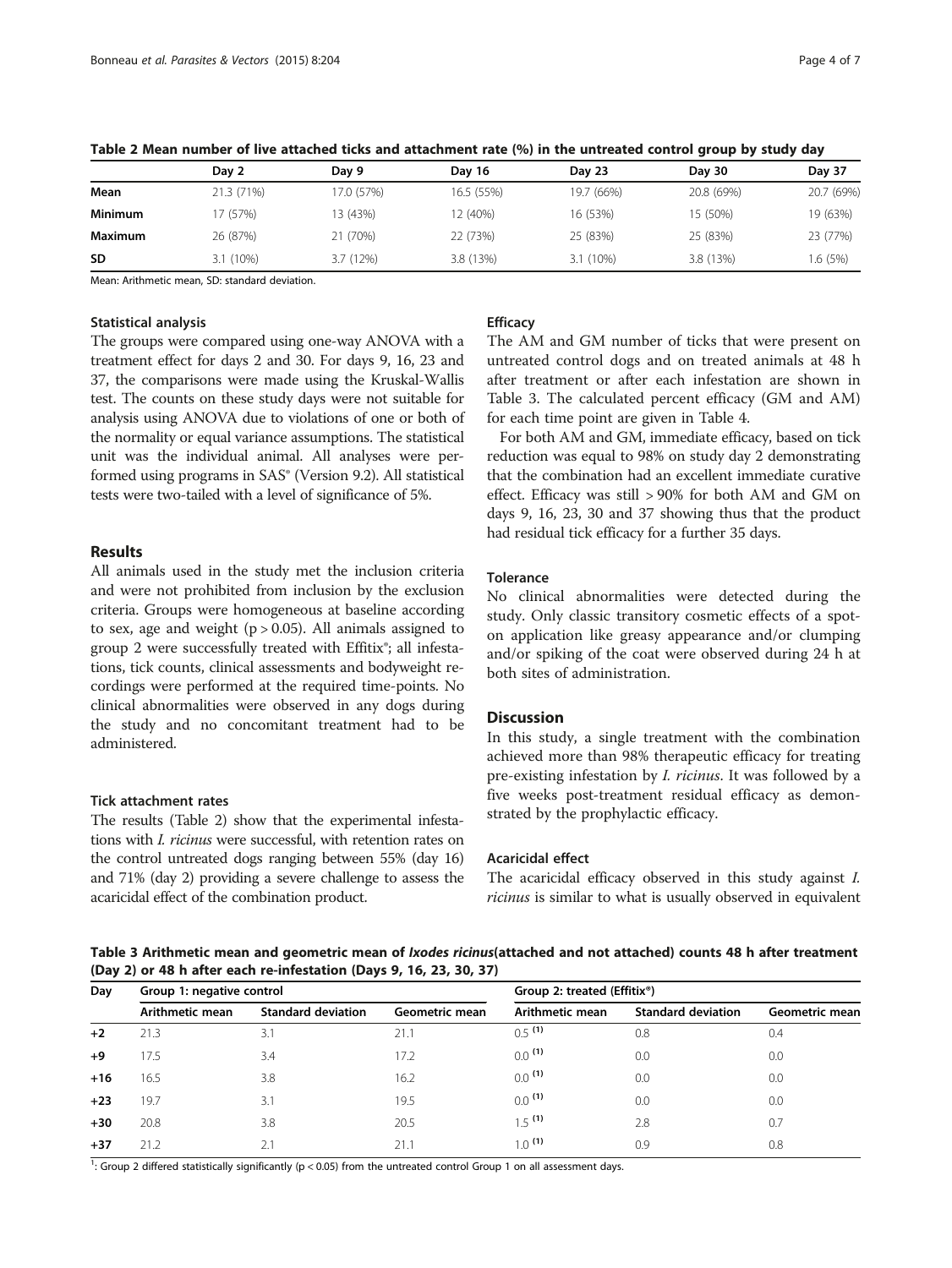<span id="page-4-0"></span>Table 4 Percentage efficacy of Effitix® against Ixodes ricinus 48h after treatment/infestation (geometric and arithmetic mean)

| Means      | Days of treatment |                |                 |        |                 |                   |  |  |
|------------|-------------------|----------------|-----------------|--------|-----------------|-------------------|--|--|
|            |                   | $\mathbf{a}^2$ | 16 <sup>2</sup> | $23^2$ | 30 <sup>2</sup> | 37 $\overline{z}$ |  |  |
| Arithmetic | 98 %              | $100\%$        | 100 %           | 100 %  | 93 %            | 95 %              |  |  |
| Geometric  | 98 %              | 100%           | 100 %           | 100 %  | 97%             | 96 %              |  |  |

 $1:$  therapeutic efficacy of the combination against day-2 infestation.

<sup>2</sup>: prophylactic efficacy against weekly tick re-infestation.

experimental studies with recently approved acaricidal products and for which percentages of efficacy are available in the literature [[14-](#page-5-0)[18\]](#page-6-0). As regards the percentages of efficacy reported in the literature for fipronil-only and permethrin-only mono-products, the comparison of the results is in favor of the combination. Indeed, in a study comparing two topical formulations of fipronil registered within the European community at the same doses as the combination, the therapeutic efficacies of fipronil against I. ricinus varied between 93.8% and 98.8% whereas the prophylactic efficacies varied between 77.2% and 100.0% during the five weeks protection period [[17](#page-6-0)].

In the same way, Endris et al. reported permethrin percentages of efficacy against I. ricinus ranging from 74.1 to 99.1% in a first study and from 90.3 to 99.5% in a second study [[19](#page-6-0),[20](#page-6-0)]. In addition, the results published by Epe et al. for a spot-on combination of Imidacloprid 10% (w/v)/Permethrin 50% (w/v) - with respectively mainly insecticidal properties for imidacloprid and insecticidal and acaricidal properties for permethrin- are also in favor of the combination of two molecules with both acaricidal properties (fipronil/permethrin and fipronil/amitraz). In particular, the therapeutic efficacies of these fixed combination were better compared to

reported therapeutic efficacy of the imidacloprid/permethrin combination (respectively 67% for the imidacloprid and permethrin combination versus 98% for the fipronil and permethrin combination as shown above and 97.9% for the fipronil and amitraz combination [\[18,21](#page-6-0)]).

The results published in the literature for fipronil and permethrin-based products are summarized in Table 5.

The combination of fipronil and permethrin shows globally numerically better therapeutic and prophylactic efficacies against I. ricinus than fipronil and permethrin mono- products. Consequently, combining fipronil and permethrin in the same formulation did not exhibit any antagonist effect; on the contrary, an improvement of the acaricidal efficacy against *I. ricinus* was shown.

#### Repellent (anti-feeding) effect

In addition to its acaricidal properties, permethrin has been shown to have a strong repellent effect for a variety of arthropods including I. ricinus when applied to cloth or directly on the dog. Permethrin has been shown to be a contact repellent meaning that ectoparasites must come in contact with the molecule to be affected [\[22](#page-6-0)]. Miller *et al.* have shown that less than two hours exposure was sufficient to cause the ticks (I. ricinus) to move away from a permethrin-coated surface. Treatment of dogs with a 65% permethrin spot-on reduced tick numbers on dogs by 99.1% at 2 days, 99.0% at one week, 95.9% at two weeks, 88.5% at three weeks, 87.1% at four weeks post-treatment. In contrast, treatment of dogs with 9.7% fipronil did not reduce significantly tick numbers, after two hours exposure, as compared to the control group. These data indicate that *I. ricinus* are highly susceptible to permethrin. Permethrin provides a high level of protection and prevention in dogs by killing rapidly and repelling

Table 5 Published percentages of efficacy results of fipronil or permethrin based products against Ixodes ricinus (geometric means) [\[17](#page-6-0)-[21\]](#page-6-0)

| Active ingredient(s)                     | Days after treatment |        |        |        |        |        |  |
|------------------------------------------|----------------------|--------|--------|--------|--------|--------|--|
|                                          | Day 2                | Day 9  | Day 16 | Day 23 | Day 30 | Day 37 |  |
| Fipronil + permethrin <sup>(a)</sup>     | 98%                  | 100%   | 100%   | 100%   | 97%    | 96%    |  |
| Fipronil <sup>(b)</sup>                  | 98.8%                | 100.0% | 100.0% | 100.0% | 86.3%  | 77.2%  |  |
| Fipronil <sup>(c)</sup>                  | 93.8%                | 100.0% | 100.0% | 98.9%  | 97.9%  | 94.1%  |  |
| Imidacloprid + permethrin <sup>(d)</sup> | 67.0%                | 100.0% | 100.0% | 99.5%  | 98.7%  | 91.6%  |  |
| Fipronil + amitraz <sup>(e)</sup>        | 97.9%                | 100%   | 100%   | 98.1%  | 97.7%  | 96.3%  |  |
|                                          | Day 2                | Day 7  | Day 14 | Day 21 | Day 28 | Day 35 |  |
| Permethrin <sup>(f)</sup>                | 99.1%                | 99.1%  | 95.9%  | 88.5%  | 87.1%  | 74.1%  |  |
| Permethrin <sup>(g)</sup>                |                      | 96.3%  | 99.5%  | 90.7%  | 90.3%  | 91.3%  |  |

(a): Effitix®.

(b): Frontline ® Spot-on Dog Merial [\[17](#page-6-0)].

(c): Effipro® Spot-on Virbac SA [[17\]](#page-6-0).

(d): Imidacloprid 10% (w/v) / Permethrin 50% (w/v) Spot-on [[18\]](#page-6-0).<br>(e): Certifect™ Merial Limited [\[21](#page-6-0)].

(f): Defend® Exspot® Treatment for dogs, Schering-Plough Animal Health Corp., 65% permethrin[[19\]](#page-6-0).

(g): Defend® Exspot® Treatment for dogs, Schering-Plough Animal Health Corp., 65% permethrin [\[20\]](#page-6-0).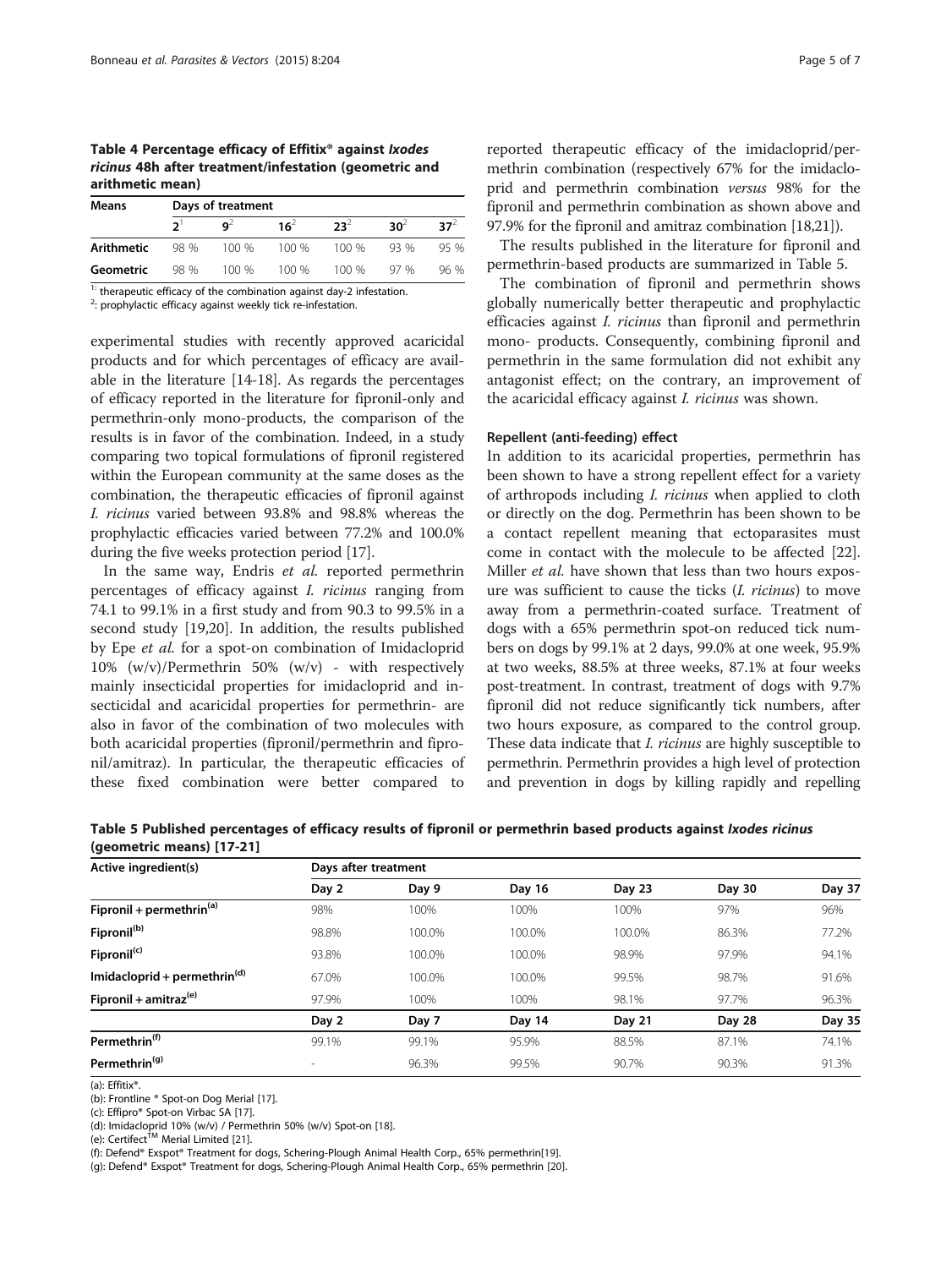<span id="page-5-0"></span>ticks before they can attach and begin feeding in particular when using highly concentrated formulations.

The design followed in this study evaluated only the acaricidal effect of the combination as 48 h time interval was allowed between the tick infestation and the evaluation of the efficacy. However the combination of permethrin and fipronil should show at least the same repellent properties as permethrin alone.

Consequently, with the use of a fipronil and permethrin combination, the protection against I. ricinus will combine an excellent killing effect together with repellent properties.

The primary concern about ticks is their ability to transmit vector-borne diseases. B. burgdorferi, the causal agent of Lyme disease is predominately transmitted by Ixodes ticks. The maximum transmission of the spirochete occurs between 48 and 72 h after the nymph attachment [[17,23](#page-6-0)-[25](#page-6-0)]. Similarly, the transmission of the human granulocytic ehrlichiosis agent, A. phagocytophilum was estimated to require at least 30 h in an experimental mice model infested with Ixodes nymphs [[26](#page-6-0)]. Therefore, an excellent killing effect of I. ricinus together with a repellent effect are prudent measures to be included in an adequate protection strategy against Lyme disease transmission agents and potentially other vector-borne diseases.

#### Resistance

Another speculative advantage of combining fipronil and permethrin may be to slow the development of resistance against both actives. If some parasites are less susceptible to one of the active ingredients, the second one will be active on them, and therefore prevent the emergence of these resistant-strains. This is particularly true when the mechanisms of resistance are independent and initially rare [\[27-29](#page-6-0)].

So far, no evidence of established resistance to fipronil and permethrin in dogs' ticks and fleas has been reported in Europe [[30](#page-6-0)].

If it can be proven by further studies that the administration of the combination could actually delay the development of resistance against fipronil and/or permethrin in Europe, this would be a huge step forward.

## Conclusions

The artificial infestation model with I. ricinus used for this study provided a challenge to assess the Effitix® acaricidal effect compared to natural conditions. This study has shown that Effitix® is a safe and an effective combination to treat and protect dogs from I. ricinus up to 37 days after administration. The excellent immediate efficacy of 98% evaluated 48 hours post Effitix treatment provides a rapid control of tick infestation. This combination can be used as a part of the strategy to control tick infestations, in particular when there is a risk of transmission of vector-borne diseases by ticks.

#### Competing interests

The work reported herein was funded by Virbac. The authors (CN, NR, SB) were employees of Virbac at the time of the study, and assisted with study design, data analysis and review of the manuscript; however there were no conflicting interests that may have biased the work reported in this paper.

#### Authors' contributions

SB and SG were involved in the study design, project management for Virbac and reviewing the manuscript. CN managed the technical aspects of the project for Virbac and was involved in the manuscript preparation. NR drafted the manuscript and was involved in the regulatory aspect of the project. All authors read and approved the final manuscript.

#### Acknowledgements

The authors wish to acknowledge the staff at Charles Rivers Laboratories Preclinical services Ireland Ltd, Glenamoy, Co. Mayo, Ireland for performing the animal phase of the study.

#### Author details

<sup>1</sup>Virbac, 13ième rue - LID, 06511 Carros, France. <sup>2</sup>Nadege Savelli E.I.R.L. - 2, rue de l'église, 06 270 Villeneuve Loubet, France. <sup>3</sup>41 Milltown Gate Blessington, County Wicklow, Ireland.

### Received: 10 November 2014 Accepted: 17 March 2015 Published online: 03 April 2015

#### References

- 1. De la Fuente J, Kocan KM, Almazan C, Blouin EF. Targeting the tick-pathogen interface for novel control strategies. Front Biosci. 2008;13:6947–56.
- 2. Gilbert L, Aungier J, Tomkins JL. Climate of origin affects tick (Ixodes ricinus) host-seeking behavior in response to temperature: implications for resilience to climate change? Ecol Evol. 2014;4:1186–98.
- 3. Medlock JM, Hansford KM, Bormane A, Derdakova M, Estrada-Peña A, George JC, et al. Driving forces for changes in geographical distribution of Ixodes ricinus ticks in Europe. Parasit Vectors. 2013;6:1.
- 4. Qviller L, Grøva L, Viljugrein H, Klingen I, Mysterud A. Temporal pattern of questing tick *Ixodes ricinus* density at differing elevations in the coastal region of western Norway. Parasit Vectors. 2014;7:179.
- 5. Dobler G, Fingerle V, Hagedorn P, Pfeffer M, Silaghi C, Tomaso H, et al. Threat of transmission of infectious pathogens by Ixodes ricinus in Germany. Bundesgesundheitsblatt Gesundheitsforschung Gesundheitsschutz. 2014;57:541–8.
- 6. ESCCAP, 2012. Control of vector-borne disease in dogs and cats. In ESCCAP Guideline 05 Second Edition.
- 7. Mencke N. Future challenges for parasitology: vector control and 'One health' in Europe: the veterinary medicinal view on CVBDs such as tick borreliosis, rickettsiosis and canine leishmaniosis. Vet parasitol. 2013;195:256–71.
- 8. Little S. Future challenges for parasitology: vector control and one health in the Americas. Vet parasitol. 2013;195:249–55.
- 9. Ozoe Y, Ishikawa S, Tomiyama S, Ozoe F, Kozaki T, Scott JG, et al. Antagonism of the GABA receptor of dieldrin-resistant houseflies by fipronil and its analogues. In: Synthesis and Chemistry of Agrochemicals VII. Washington: ACS Book Publishing; 2007. p. 39–50.
- 10. Podaliri VM, Iannetti L, Paganico D, Iannino F, Ferri N. Methods of Control of the Leishmania infantum Dog Reservoir: State of the Art. Vet Med Int. 2011;2011:Article ID 215964.
- 11. EMEA, Guideline for the testing and evaluation of the efficacy of antiparasitic substances for the treatment and prevention of tick and flea infestation in dogs and cats. In: EMEA/CVMP/EWP/005/2000-Rev.2. 2007.
- 12. Marchiondo AA, Holdsworth PA, Fourie LJ, Rugg D, Hellmann K, Snyder DE, et al. World Association for the Advancement of Veterinary Parasitology (W.A.A. V.P.) second edition: guidelines for evaluating the efficacy of parasiticides for the treatment, prevention and control of flea and tick infestations on dogs and cats. Vet Parasitol. 2013;194:84–97.
- 13. EMEA. VICH Topic GL9 (GCP).Guideline on Good Clinical Practices, The European Agency for Evaluation of Medicinal Products. 2000. EMEA/CVMP/ VICH/595/98-Final.
- 14. Dumont P, Blair J, Fourie JJ, Chester TS, Larsen DL. Evaluation of the efficacy of afoxolaner against two European dog tick species: Dermacentor reticulatus and Ixodes ricinus. Vet Parasitol. 2014;201:216–9.